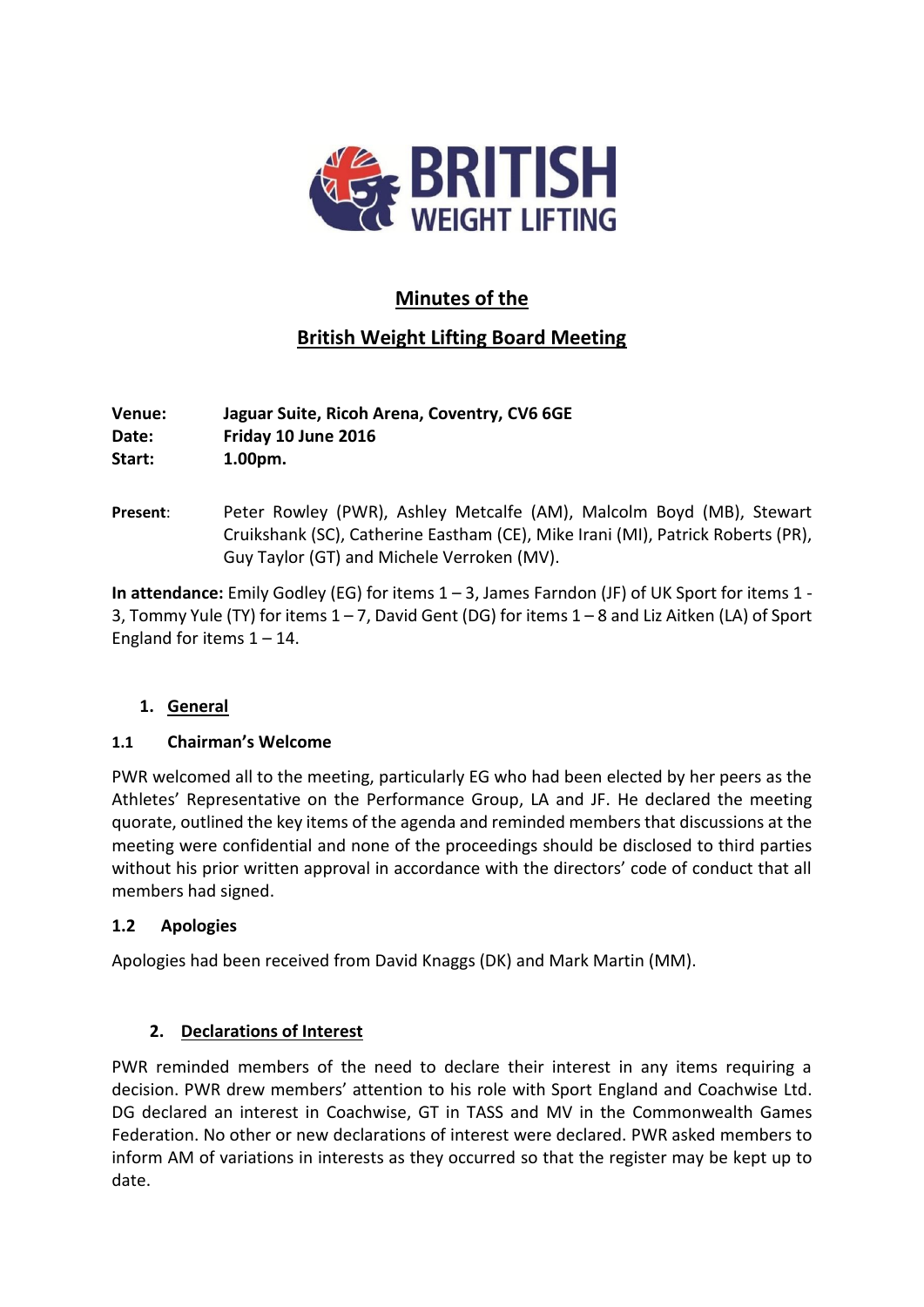# **3. BWL Strategy Discussion 2017 - 2021**

PWR informed members that in the light of satisfactory review meetings with Sport England and UK Sport and Sport England's publication of a new radical strategy entitled 'Towards an Active Nation', it was timely to discuss a draft strategy for the sport for the forward period commencing 1 April 2017. He invited AM to introduce and speak supported by a PowerPoint presentation and by TY and DG who addressed performance and development matters respectively and upon which LA and JF commented in relation to Sport England's strategy and UK Sport's expectations for the Tokyo cycle respectively. Following an inclusive discussion, wherein members challenged a number of observations, offered suggestions and/or received clarification from officers, **it was agreed that the draft strategy was appropriate to guide the sport forward and that following further scoping discussions with key investing stakeholders during the summer, management should revise the document, incorporate outputs and outcomes and present a further version to the September 2016 meeting of directors.**

PWR adjourned the meeting at 2.30 pm for 10 minutes, during which EG and JF left the meeting.

## **4. Minutes of the previous meeting and matters arising**

The minutes of the Board meeting held on 9 March 2016 circulated previously were agreed as read for posting on the website. There were no matters arising not appearing elsewhere on the agenda.

#### **5. Decisions taken outside the Board Meeting**

Members noted the approval of the Olympic and Paralympic Selection and Appeals policies electronically.

#### **6. Minutes and recommendations from sub-committees**

CE, GT and PR updated members on respective committee matters. In particular, CE sought an Equality Champion. MI & MV volunteered to take up the role, for which they were thanked.

# **7. Performance and UK Sport update**

TY referred back to his presentation under item 3 above, wherein following a satisfactory submission of our strategy for the Tokyo cycle, increased funding from UK Sport had been indicated provisionally; and individual and team performance at the European Championships, leading to winning one female and one male Olympic place at Rio in addition to the 4 Paralympic places already selected.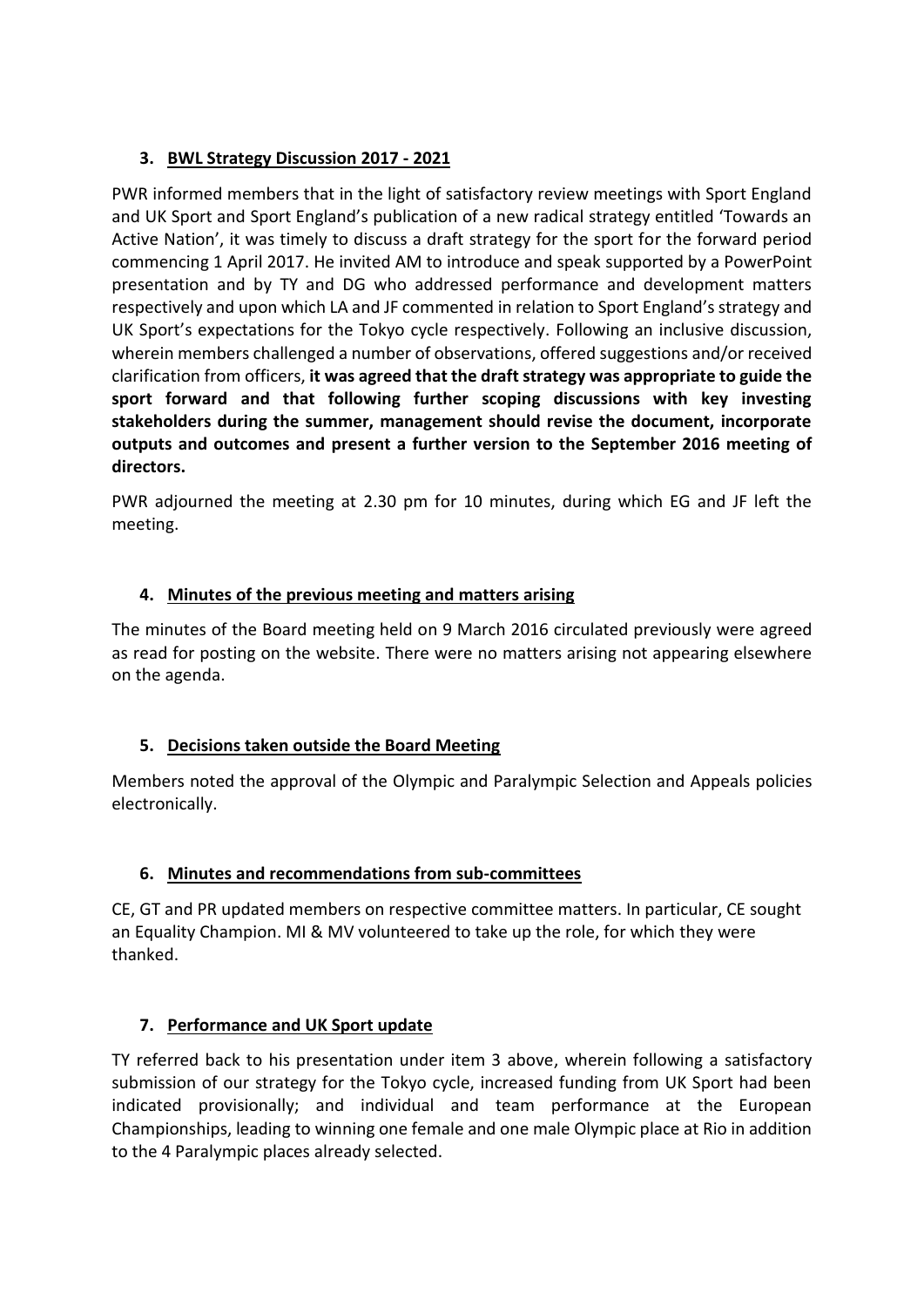TY also responded to various observations and questions from board members and then left the meeting.

# **8. Sport Development, Coach Education and Sport England Review**

DG informed board members upon sport development, in particular increased participation numbers announced in Sport England's APS10 results the previous day.

DG also updated the board on a successful annual review by Sport England; continuing progress in coaching education; sports development across several fronts domestically, with Home Nations and internationally; and safeguarding.

DG informed members that the Northern Region had not taken up their invitation to the meeting of the English Regions Group on 15 March and that disappointingly, their committee seemed uncooperative and unwilling to engage, leading to several BWL members complaining of their poor service, events management and competition standards with requests for BWL to hold more competitions in their region. He and AM also updated members on a number of matters pertaining to other regions and the Home Nations' bodies, responding to a number of observations and questions from members.

DG then left the meeting.

# **9. Finance Matters and Update**

AM referred to the papers circulated previously and the summary slides in the PowerPoint presentation. Members noted that following improved performance for the year ended 31 March 2016 with the budgeted surplus achieved and the WCL facility discharged, April 2016 had been a satisfactory start to the year, with a better than budgeted surplus. Members also noted the ever reducing proportion of funding from Sport England, now only 33% of revenues. The cash flow and P/L forecasts were also discussed.

AM reported that he, MM and PWR would meet with haysmacintyre on 18 July, prior to presenting accounts to the Finance and General Purposes Committee in August and Board in September.

# **10. Risk register**

PR referred members to the risk register circulated previously and the changes thereto since the previous meeting. The Finance and General Purposes Committee would review further at the committee's August meeting.